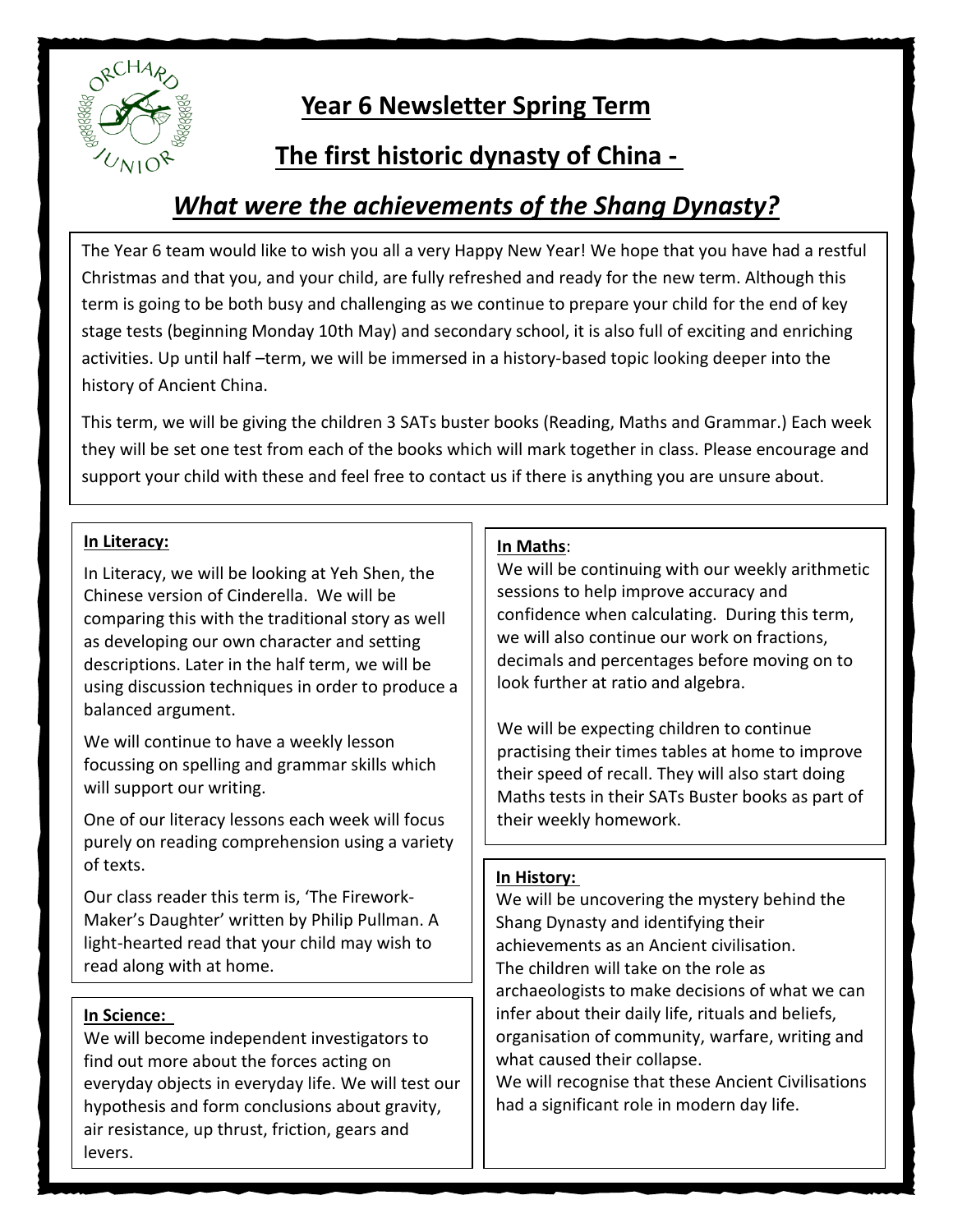### **In other areas of the curriculum:**

**PSHE:** Our focus for the Spring term is on Living in the Wider World. We will be considering the importance of belonging to a community as well as recognising the need for safe and appropriate use of media sources.

**Art:** We will be improving our drawing and painting skills through creating a blossom picture.

**P.E.:** On Mondays, we will be developing attacking and defending skills. On Thursdays during PPA time, we will be continue to develop gymnastics skills from the Autumn term.

**French:** This half term, we will be learning all about animals.

**Computing:** Our focus will be creating and manipulating spreadsheets.

| <b>Extended Learning Opportunities:</b>                                                                                                                                       | Dates for your diary:                                                                        |
|-------------------------------------------------------------------------------------------------------------------------------------------------------------------------------|----------------------------------------------------------------------------------------------|
| Any additional research on an aspect of Ancient<br>China would be fantastic. Perhaps a real or virtual<br>visit to the British Museum, London or Ashmolean<br>Museum, Oxford. | Bikeability will be taking place AFTER half term<br>- watch this space for more information. |
| You may want to find out about some of the<br>famous landmarks and tourist attractions in China<br>and then share your research with us in class.                             |                                                                                              |
| Try cooking a Chinese feast and bring in photos to<br>share with us.                                                                                                          |                                                                                              |

#### **Homework:**

This term, the homework expectations for Year 6 are different to the rest of the school.

Your child will be given 3 new homework books called SAT buster which have 10 minute tests inside. There is one for maths, one for reading and one for grammar and punctuation.

Each week, they will be set tasks from two of the books to be marked in school the following week. This is a great opportunity to work alongside your child and support them.

To make it easier for you to understand and support your child with the expectations, there is a separate timetable attached which shows the expectations for each week, the dates the homework is due in and a column to tick off when it is done! A paper copy will be sent home with your child. Any questions then please contact your class teacher.

#### **Reminders:**

Children should come to school in PE kit on a MONDAY and THURSDAY. This should consist of dark, plain tracksuit bottoms or shorts; white t-shirt and school jumper or cardigan. Children will also need suitable trainers for outdoor PE.